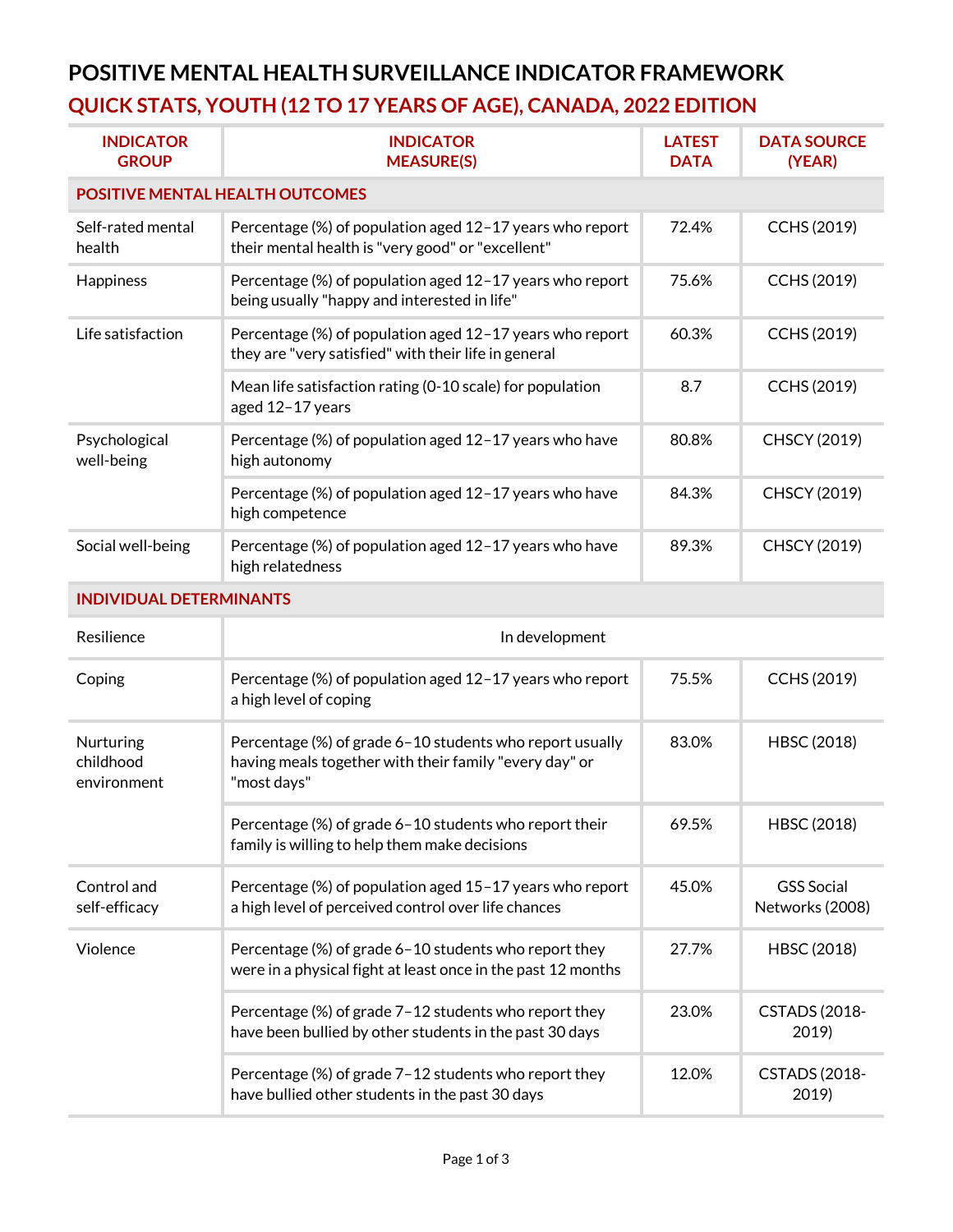| Health status                                                  | Percentage (%) of population aged 12-17 years who report<br>their health is "very good" or "excellent"                                                                                                                                                                    | 75.6% | CCHS (2019)                         |
|----------------------------------------------------------------|---------------------------------------------------------------------------------------------------------------------------------------------------------------------------------------------------------------------------------------------------------------------------|-------|-------------------------------------|
|                                                                | Percentage (%) of population aged 12-17 with moderate or<br>severe disability, as per the Health Utilities Index (HUI)                                                                                                                                                    | 21.7% | CCHS (2019)                         |
| Physical activity                                              | Percentage (%) of population aged 12-17 years who meet<br>physical activity recommendations by accumulating at least<br>60 minutes of moderate-to-vigorous physical activity per<br>day                                                                                   | 30.9% | CHMS (2016-<br>2017)                |
| Substance use                                                  | Percentage (%) of grade 7-12 students who report they<br>have had 5 or more drinks on at least one occasion in the<br>past 30 days                                                                                                                                        | 14.3% | <b>CSTADS (2018-</b><br>2019)       |
|                                                                | Percentage (%) of grade 7-12 students who report using<br>cannabis at least once a week in the last 30 days                                                                                                                                                               | 5.4%  | <b>CSTADS (2018-</b><br>2019)       |
| Spirituality                                                   | Percentage (%) of population aged 15-17 years who report<br>that religious or spiritual beliefs are "very important" or<br>"somewhat important" to the way they live their life                                                                                           | 48.4% | GSS Family (2017)                   |
| <b>FAMILY DETERMINANTS</b>                                     |                                                                                                                                                                                                                                                                           |       |                                     |
| Family relationships                                           | Percentage (%) of grade 6-10 students who report it is<br>"very easy" or "easy" to talk to their parents about things<br>that really bother them                                                                                                                          | 84.1% | HBSC (2018)                         |
|                                                                | Percentage (%) of grade 6-10 students who have high<br>communication in their family                                                                                                                                                                                      | 58.3% | HBSC (2013-<br>2014)                |
| Parenting style                                                | Percentage (%) of grade 6-10 students who report their<br>parents/guardians trust them                                                                                                                                                                                    | 77.0% | HBSC (2018)                         |
|                                                                | Percentage (%) of grade 6-10 students who report their<br>parents/guardians expect too much from them                                                                                                                                                                     | 27.4% | HBSC (2018)                         |
| Family health status<br>and substance use<br>by family members | Percentage (%) of population aged 15-17 years with one or<br>more family members who have problems with their<br>emotions, mental health, or use of alcohol or drugs                                                                                                      | 29.4% | <b>CCHS Mental</b><br>Health (2012) |
|                                                                | Among population aged 15-17 years with one or more<br>family members who have problems with their emotions,<br>mental health, or use of alcohol or drugs, percentage (%)<br>who report that their life is affected "some" or "a lot" by<br>their family member's problems | 26.5% | <b>CCHS Mental</b><br>Health (2012) |
| Household<br>composition                                       | Percentage (%) of population aged 12-17 years living in a<br>lone parent household                                                                                                                                                                                        | 19.5% | CCHS (2019)                         |
|                                                                | Percentage (%) of population aged 12-17 years living in a<br>two-parent household                                                                                                                                                                                         | 69.6% | CCHS (2019)                         |
| Household income                                               | Percentage (%) of population under the age of 18 years who<br>live below low-income cut-offs, after tax                                                                                                                                                                   | 5.1%  | CIS (2019)                          |